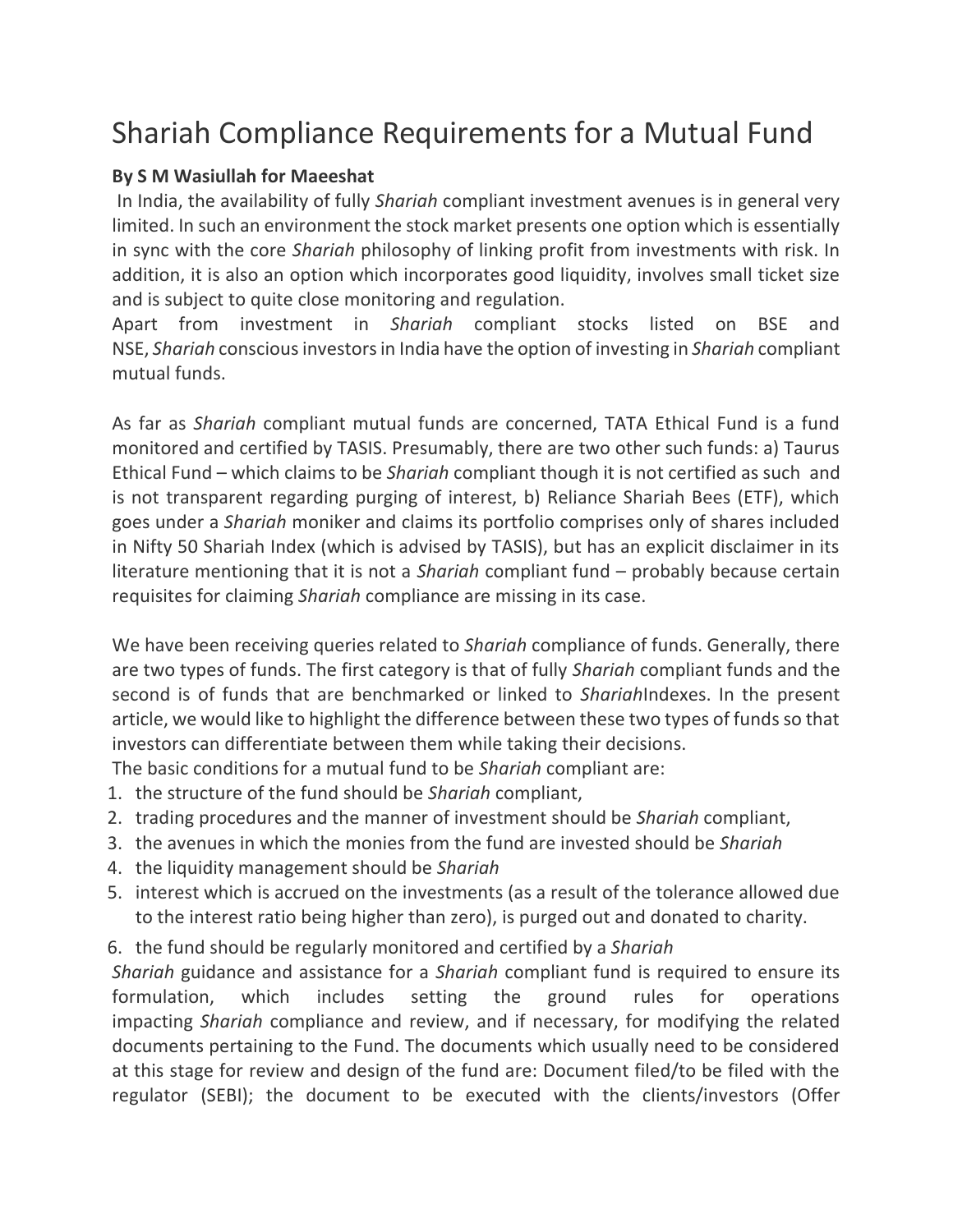Document); marketing material discussing the investment strategy to the extent of the *Shariah* compliance aspect; and any relevant internal documents discussing the *Shariah* compliance aspect of the Fund, as considered necessary by the management. As these documents form the foundation or structure of the fund, any violation due to the terminologies, content, terms and conditions and mechanism can make the Fund *Shariah* non-compliant. Hence, the fund manager should take care of these issues at the initial phase of launching a *Shariah* compliant fund by seeking a *Shariah* opinion from a *Shariah* Board/Scholars/*Shariah* advisory firms (such as TASIS).

Once the *Shariah* compliant fund is structured, the fund manager should adopt an investment strategy which is transparently based on profit and loss sharing. Usually, it is advised that the fund manager should invest the monies in securities that share risk of loss – *like equities*. Capital protection strategies/manner of investments that generally offer a (fixed) return without exposing the monies to risk of loss are *Shariah* noncompliant. In addition, trading procedures and investment strategies such as shortselling, day-trading, intra-fund investments, lending of shares, futures and options which involve 'excessive uncertainty' – '*Gharar*' in terms of *Shariah*, are also not allowed. Hence, adoption of such strategies and procedures may violate *Shariah* stipulations and the fund may become non-compliant.

*Shariah* compliant equities are equities of those companies which comply with the business and financial parameters laid down by *Shariah* scholars. As per *Shariah* it is not allowed to invest in a business or economic activity which is directly prohibited in the Holy *Quran* and the *Sunnah* such as pork, alcohol, gambling, etc. In addition, to this 'Business compliance' parameter, *Shariah* Scholars have also specified Financial compliance parameters (ceiling limits for interest ratio, debt ratio and receivables ratio) to screen the company. The stocks to be *Shariah* compliant should qualify on both criteria. One way of complying with this aspect is to select the stocks for investment from the universe of *Shariah* compliant stocks provided by a *Shariah* Board/advisory firm. Another way could be to select the stocks for the fund from the stocks which comprise the universe for a particular *Shariah* index. In India TATA Ethical Fund uses the total universe of *Shariah* compliant stocks provided by TASIS to select scrips for its investment portfolio on an ongoing basis. Reliance *Shariah* Bees uses the universe of Nifty 50 Shariah (which is a sub-set of the TASIS *Shariah* List) to construct its investment portfolio. The Taurus Ethical Fund presumably uses the universe of one of the S&P BSE 500 Shariah index for building their investment. When the selection of stocks is restricted to the universe which defines a *Shariah*index, the share portfolio of the fund by default complies with *Shariah* norms regarding selection of stocks. It should be noted however that benchmarking of a fund/portfolio to a particular index does not necessarily imply that the stocks in that fund/portfolio adhere to the theme or strategy which defines that index. It only means that the performance of the particular fund is being assessed against that of the specified index.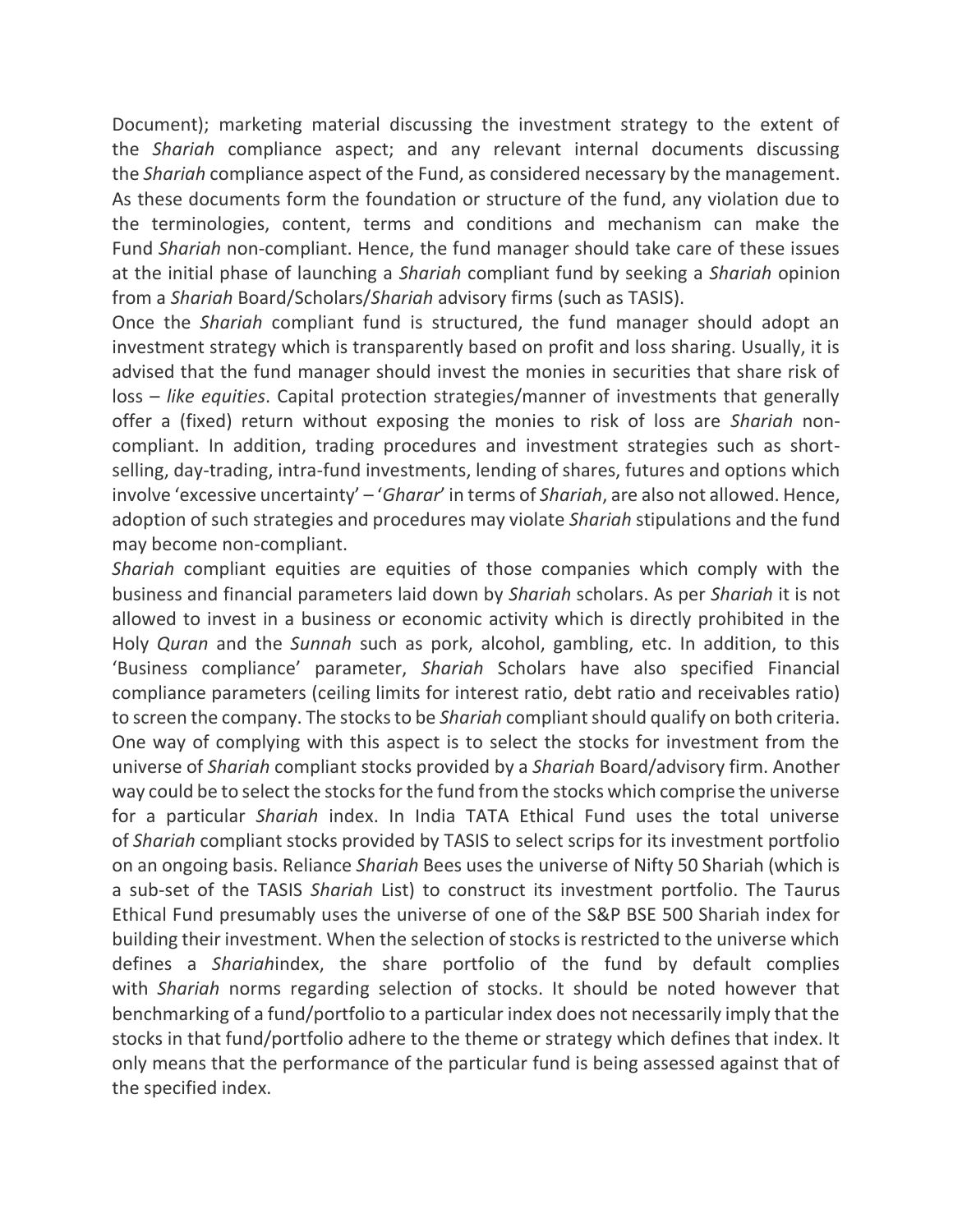As far as the management of liquidity of a fund is concerned, the manner of deployment of any uninvested or liquid funds should be *Shariah* compliant. It is advisable that the uninvested funds should be kept in current account at banks or should be parked in the avenues that offer zero interest or in other *Shariah*compliant avenues. At present the only option for funds to deploy their liquid funds is either in current accounts of banks or in schemes which deploy 100% of their funds in gold and current accounts of banks. Tata Ethical Fund, (presumably) Reliance Shariah Bees and Taurus Ethical Fund deploy their liquid funds only in current accounts of banks.

In the present business environment, it is very difficult to find fully *Shariah*compliant companies for investment on the stock exchanges. Due to this unavoidable market scenario, *Shariah* scholars have set a maximum tolerance percentage limit for the impure (interest) income earned by a company (as a percentage of its total income. Interest income above this limit renders the stock of the company liable to be declared *Shariah* compliant. This relaxation implies that a *Shariah* compliant company despite its objective to make only pure income out of its business may end up earning a proportion of impure income. Thus, the investor seeking a fully *Shariah* compliant investment needs to purge this impure income accrued in the accounts of the company in which the investment is made.

Purging involves determining/estimating the quantum of interest income which should be removed or purged by the end investors and is an integral part of being *Shariah* compliant at all times. Adoption of the correct amount to be purged is also essential. Most funds, not only in India but also globally, are deficient in this respect.

In case of a financial instrument such as a unit of a *Shariah* compliant mutual fund, the overall interest purification ratio for the portfolio of the fund needs to be calculated on the basis of the portfolio of stocks held under the respective instruments and communicated by the mutual fund to individual holders or subscribers of the fund/scheme as a ratio (i.e., the purging amount per unit of the security held per day). *Shariah* compliant funds abroad generally indicate in their offer documents that their interest income will be purged by the fund (by donating it to charity). In India, as not all investors may be agreeable to lose the part of earnings represented by the purging amount, the ratio should be communicated to the investors so that they may at their own discretion purge out the impure income accrued on account of their investment in the fund.

Regular *Shariah* Compliance Monitoring and Supervision followed by a *Shariah*Audit serves the function of providing continuing assurance to investors that the Fund/Scheme continues to operate in the manner as initially certified and deemed compliant according to *Shariah.* It adds to the creditability of the fund with investors. There are three ways this aspect can be addressed. One is that the fund should be regulated by the government – as happens in case of funds in Malaysia. Second, each fund should have its own *Shariah* Board –as happens in case of some funds and Islamic Banks in West Asia –